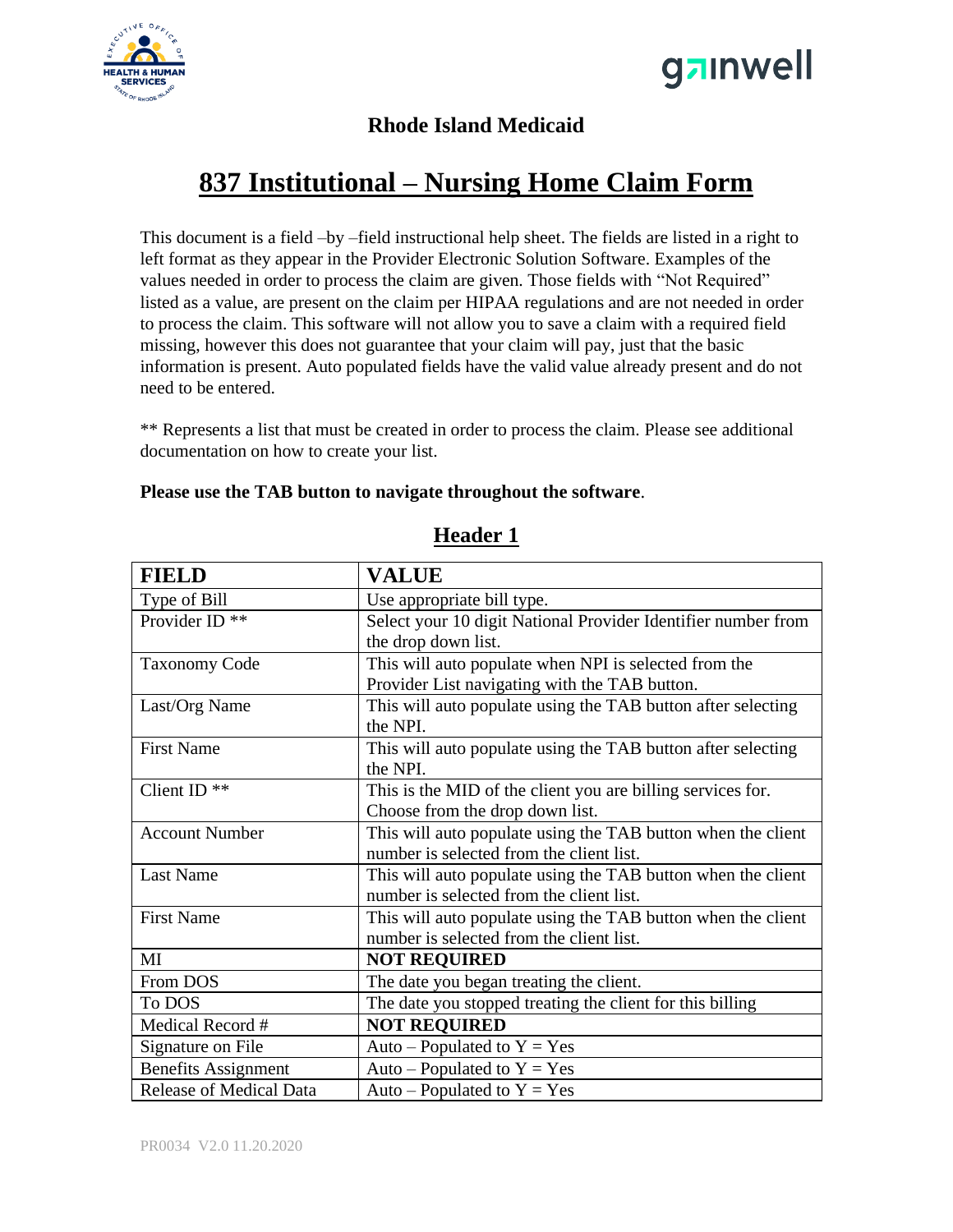

# ganwell

| <b>Patient Status</b>           | Choose a valid value from the drop down list. |
|---------------------------------|-----------------------------------------------|
| <b>Report Transmission Code</b> | <b>NOT REQUIRED</b>                           |
| Report Type Code                | <b>NOT REQUIRED</b>                           |

### **Header 2**

| <b>FIELD</b>                        | <b>VALUE</b>                                                                                                                                                                                                                                                                                                                         |
|-------------------------------------|--------------------------------------------------------------------------------------------------------------------------------------------------------------------------------------------------------------------------------------------------------------------------------------------------------------------------------------|
| Qualifier                           | Select appropriate Diagnosis Qualifier either ICD-9 or<br>$ICD-10$                                                                                                                                                                                                                                                                   |
| Diagnosis Codes Primary<br>Admit    | Enter the ICD-9 or ICD-10 code describing the conditions for<br>which you are treating the client i.e. 010019 Pre-existing<br>essential hypertension complicating pregnancy,<br>unspecified trimester. These can be acquired from the<br>clients Primary Care Physician or your medical records and<br>are based on date of service. |
| Attending Provider **<br>SSN/Tax ID | The information will be auto populated when the provider<br>NPI is selected from the other provider list selecting the tab<br>button on your keyboard.                                                                                                                                                                               |
| <b>Taxonomy Code</b>                | This will auto populate when NPI is selected from the<br>Provider List navigating with the TAB button                                                                                                                                                                                                                                |
| Last/Org Name                       | This will auto populate when the provider NPI is selected<br>from the Other Provider List selecting the tab button on your<br>keyboard.                                                                                                                                                                                              |
| <b>First Name</b>                   | This will auto populated when the provider number is<br>selected from the Other Provider List selecting the tab button<br>on your keyboard                                                                                                                                                                                           |

## **Header 3**

| <b>FIELD</b>              | <b>VALUE</b>                                                  |
|---------------------------|---------------------------------------------------------------|
| <b>Admission Date</b>     | <b>REQUIRED</b> . The date you began treating the client      |
| Time                      | <b>REQUIRED.</b> The hour and minute they became your client  |
| Type                      | <b>REQUIRED.</b> Choose an appropriate value from the drop    |
|                           | down list for the type of admission                           |
| Source                    | <b>REQUIRED.</b> Choose an appropriate value from the drop    |
|                           | down list for the source of the admission                     |
| Discharge Hour            | NOT REQUIRED, UNLESS ENTERING A DISCHARGE                     |
|                           | STATUS CODE.                                                  |
| Other Insurance Indicator | This is auto populated to $N = no$ . This may be changed to Y |
|                           | = yes if billing Medical Assistance as a secondary or co -    |
|                           | insurance * please see "Billing Other Insurance" directions   |
|                           | for further instructions when billing secondary claims.       |
|                           |                                                               |